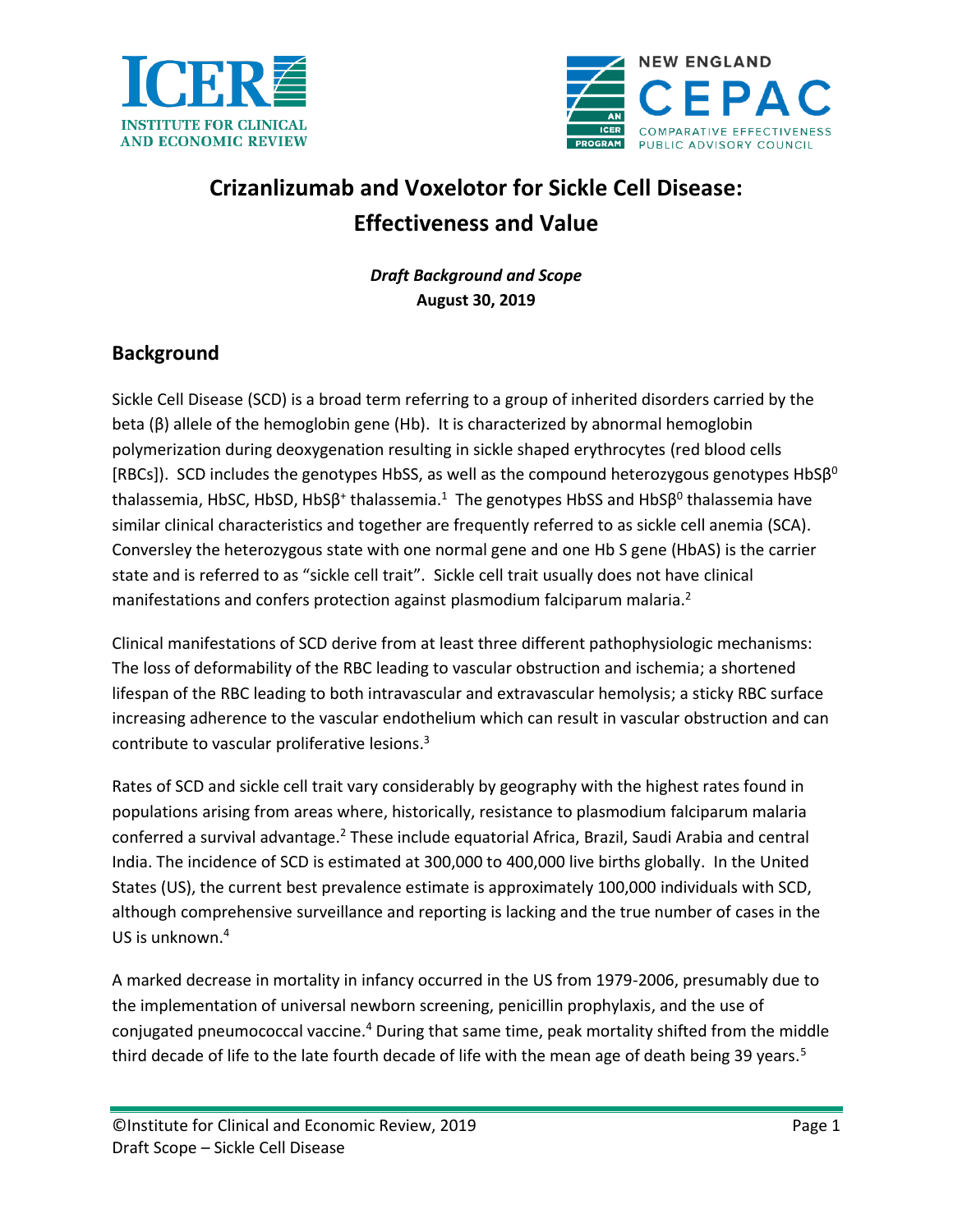Despite improved survival, life expectancy continues to be 20-30 years less than the US general population.[4](#page-8-3)

Recurrent acute pain crises, or vaso-occlusive crises (VOCs) are considered among the most common manifestation of SCD. VOCs are believed to occur when blood flow is obstructed, usually at the level of the small blood vessels resulting in ischemic injury and pain.<sup>[3](#page-8-2)</sup> The management of acute pain crises is extremely important in patients with SCD yet is often misunderstood or inadequately addressed across all healthcare settings[.](#page-8-0)<sup>1</sup>

In addition to VOCs, over time patients experience significant acute and chronic morbidity. Acute complications include serious infections such as meningitis, osteomyelitis, and sepsis, and non-infectious complications such as stroke, renal necrosis, priapism.<sup>[6](#page-8-5)</sup> Acute chest syndrome is a potentially life-threatening complication that can involve chest pain and shortness of breath among other symptoms; some episodes of acute chest syndrome are triggered by infection[.](#page-8-6)<sup>7</sup> Chronic complications can emerge across multiple organs and include neurocognitive impairment, chronic kidney injury, delayed puberty, avascular necrosis, retinopathy, pulmonary hypertension, skin ulcers, and chronic pain[.](#page-8-5)<sup>6</sup> Individuals with SCD face ongoing and evolving lifelong difficulties as a result of their disease. As their bodies grow, develop, and age, new problems can emerge while intermittent and persistent vaso-occlusion/ischemia produce an accumulation of injuries over time.<sup>[2](#page-8-1)</sup> Resultant health care costs are high, with the total health system economic burden of sickle cell disease estimated at \$2.98 billion per year in the US with 57% due to inpatient costs, 38% due to outpatient costs, and 5% due to out-of-pocket costs[.](#page-8-7)<sup>8</sup>

At this time, there are only two interventions considered to be disease modifying: chronic transfusion with packed RBCs and hydroxyurea[.](#page-8-0)<sup>1</sup> Chronic transfusion is generally used for primary or secondary stroke prevention; hydroxyurea is used to reduce the number of VOCs in those with frequent or severe crises, and in those with a history of acute chest syndrome or severe anemia[.](#page-8-0)<sup>1</sup> L-glutamine supplementation can also decrease the frequency of VOCs. [9](#page-8-8) Acute VOCs may be managed with pain medications including opioids, and may require additional inpatient or outpatient treatments including hydration, transfusion, supplemental oxygen, and a variety of other treatments. [1](#page-8-0)

There is clearly a large unmet need for additional treatments for SCD. Crizanlizumab (Novartis), is a humanized monoclonal antibody that binds to P-selectin. It is currently being evaluated by the US Food and Drug Administration (FDA) as prophylactic treatment for VOCs.<sup>[10](#page-8-9)</sup> It is administered intravenously every four weeks. The FDA is expected to issue a decision on approval by January 2020. Voxelotor is an HbS polymerization inhibitor that reversibly binds to hemoglobin to stabilize the oxygenated hemoglobin state, thus shifting the oxyhemoglobin dissocation curve.<sup>[11](#page-8-10)</sup> Voxelotor is currently being evaluated by the FDA as a treatment to increase Hb levels. It is administered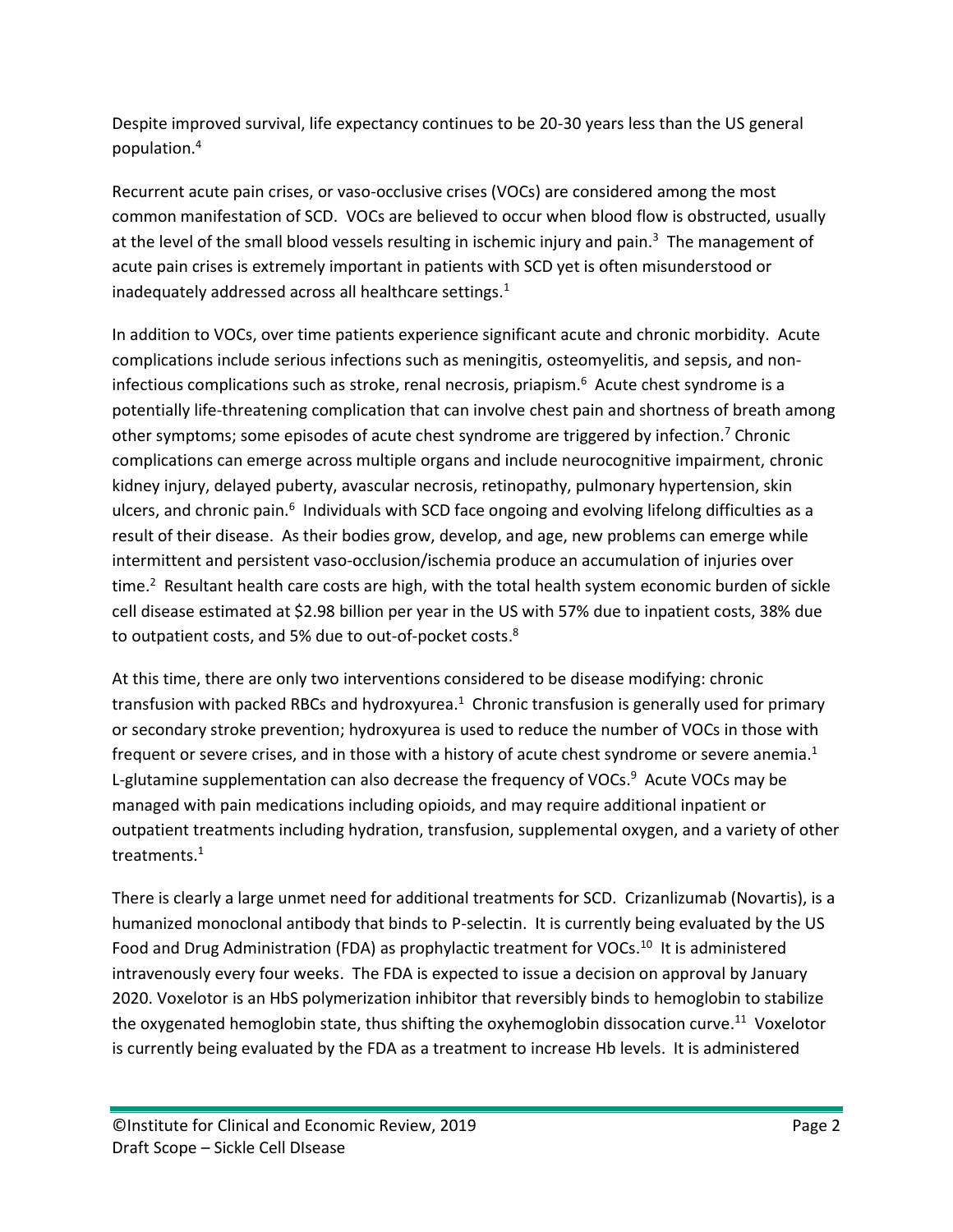orally and is dosed daily. A rolling New Drug Application for voxelotor is expected to be submitted before the end of 2019, with an anticipated FDA decision between mid to early fall of 2020.

# **Stakeholder Input**

This draft scoping document was developed with input from diverse stakeholders, including patients and their families, clinicians, researchers, and manufacturers of the agents of focus in this review. This document incorporates feedback gathered during preliminary calls with stakeholders and open input submissions from the public. A final scoping document will be posted following a three-week public comment period. ICER looks forward to continued engagement with stakeholders throughout its review and encourages comments to refine our understanding of the clinical effectiveness and value of preventive treatments.

We heard from patients and patient groups about the tremendous burden of SCD due to chronic pain, recurrent acute pain, and accumulated organ damage. Families often had multiple members affected by SCD and described watching parents, children, and siblings suffer and then die at an early age. We heard repeated concerns that doctors and other medical providers are inadequately trained in the management of SCD and fears that even when new treatments become available there will be delays in their availability for patients because of lack of provider knowledge. We also heard that patients routinely face stigma because of a belief that they are "drug seeking", and that this is heightened by racism and bias against the populations of color most affected by SCD. Patients and family members described delays in getting adequate pain medication, inappropriate delays in life-saving interventions in acute care facilities, and how provider concerns about inappropriate opioid use have led to situations where almost anyone involved in a patient's inpatient care can interfere with prescribed access to opioid pain medications. Family members described the burdens of caregiving, including the need to leave the work force to provide care, and also how those with sickle cell trait would choose not to have children to avoid passing on the gene to the next generation. Patients, families, and patient groups described the financial toxicity of treatments for SCD and that many patients are disabled from working. Patients and family members described making decisions to avoid marriage to maintain insurance. Everyone we spoke with expressed excitement at the possibility of new treatments for this severe disease.

# **Report Aim**

This project will evaluate the health and economic outcomes of crizanlizumab and voxelotor for sickle cell disease. The ICER value framework includes both quantitative and qualitative comparisons across treatments to ensure that the full range of benefits and harms – including those not typically captured in the clinical evidence such as innovation, public health effects, reduction in disparities, and unmet medical needs – are considered in the judgments about the clinical and economic value of the interventions.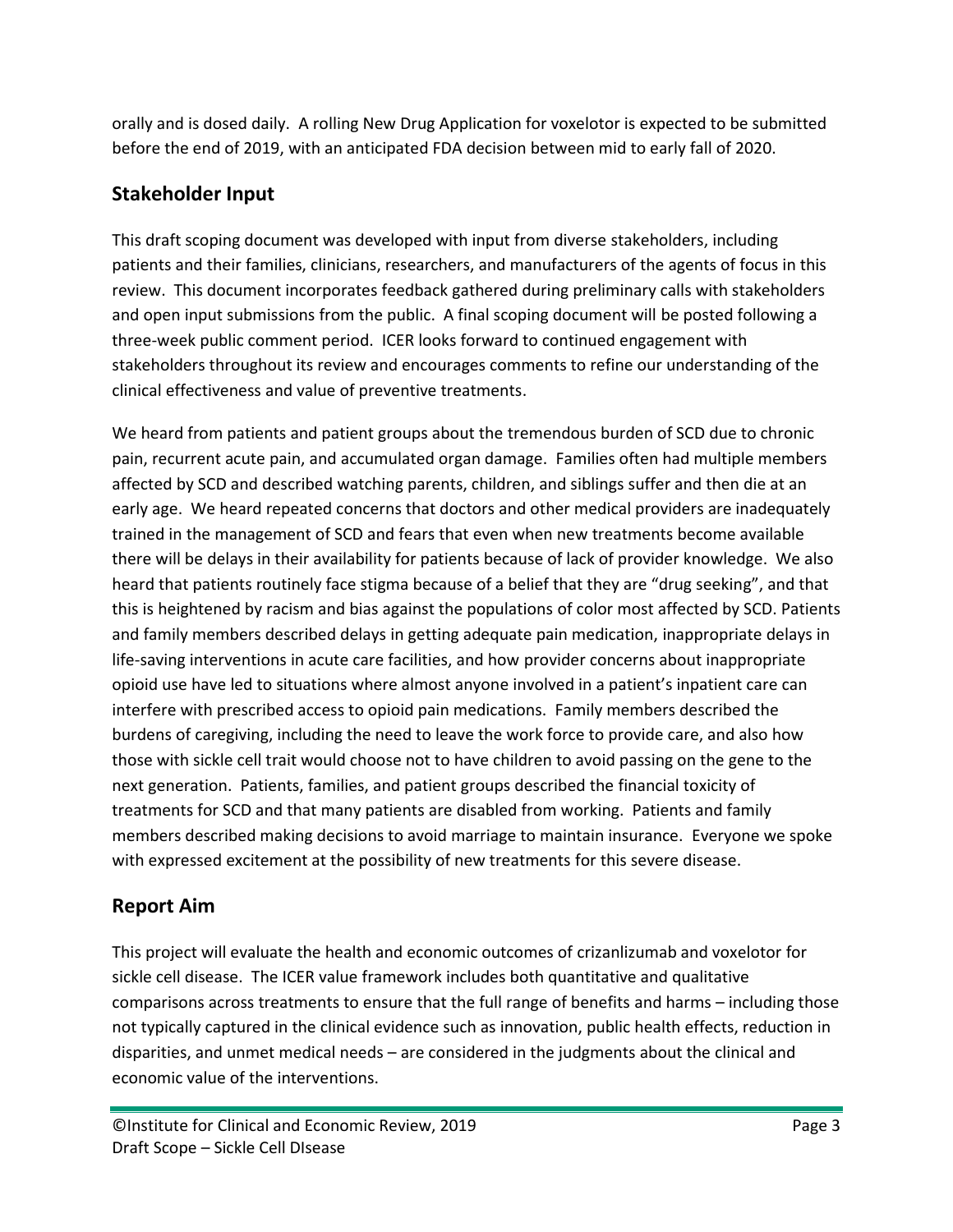# **Scope of Clinical Evidence Review**

The proposed scope for this assessment is described on the following pages using the PICOTS (Population, Intervention, Comparators, Outcomes, Timing, and Settings) framework. Evidence will be abstracted from randomized controlled trials as well as high-quality systematic reviews; highquality comparative cohort studies will also be considered, particularly for long-term outcomes and uncommon adverse events. Our evidence review will include input from patients and patient advocacy organizations, data from regulatory documents, information submitted by manufacturers, and other grey literature when the evidence meets ICER standards (for more information, see [https://icer-review.org/methodology/icers-methods/icer-value-assessment-framework/grey](https://icer-review.org/methodology/icers-methods/icer-value-assessment-framework/grey-literature-policy/)[literature-policy/\)](https://icer-review.org/methodology/icers-methods/icer-value-assessment-framework/grey-literature-policy/).

All relevant evidence will be synthesized qualitatively or quantitatively. Wherever possible, we will seek out head-to-head studies of the interventions and comparators of interest. Data permitting, we will also consider combined use of direct and indirect evidence in network meta-analyses of selected outcomes. Full details regarding the literature search, screening strategy, data extraction, and evidence synthesis will be provided after the finalized scope in a research protocol published on the Open Science Framework website [\(https://osf.io/7awvd/\)](https://osf.io/7awvd/).

### **Analytic Framework**

The general analytic framework for assessment of therapies for sickle cell disease is depicted in Figure 1 on the following page.



**Figure 1. Analytic Framework: Crizanlizumab and Voxelotor for Sickle Cell Disease**

AE: adverse event, SAE: serious adverse event, TEAE: treatment emergent adverse events,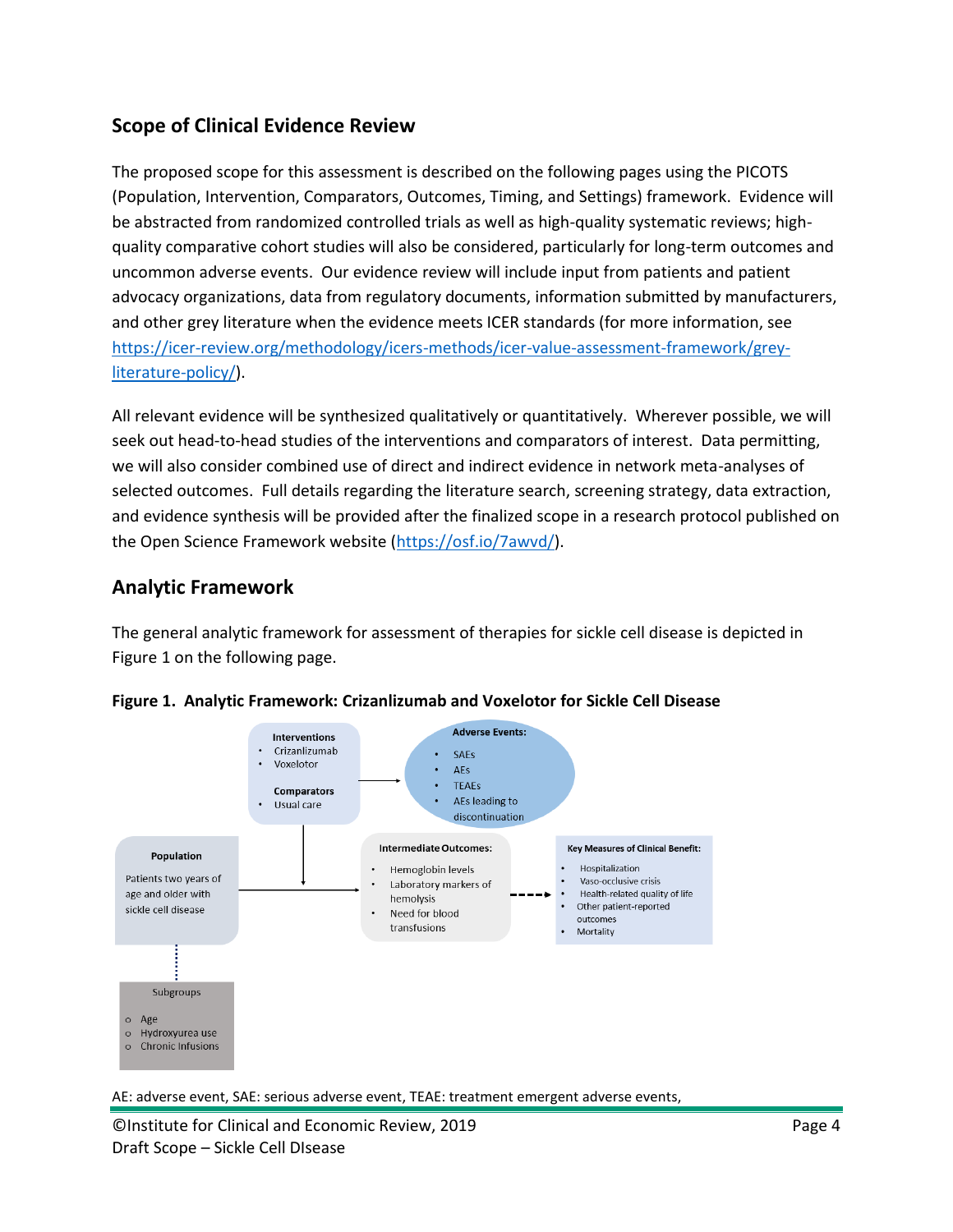The diagram begins with the population of interest on the left. Actions, such as treatment, are depicted with solid arrows which link the population to outcomes. For example, a treatment may be associated with specific health outcomes. Outcomes are listed in the shaded boxes; those within the rounded boxes are intermediate outcomes (e.g., laboratory markers), and those within the squared-off boxes are key measures of benefit (e.g., vaso-occlusive crises). The key measures of benefit are linked to intermediate outcomes via a dashed line, as the relationship between these two types of outcomes may not always be validated. An arrow from interventions lead to the adverse events of treatment which are listed within the blue ellipse.

### *Populations*

The population of focus for this review is children and adults two years of age and older diagnosed with SCD.

#### *Interventions*

The interventions of interest for this review are listed below:

- Crizanlizumab (investigational; Novartis) in addition to usual care (e.g., hydroxyurea, transfusions)
- Voxelotor (investigational; Global Blood Therapeutics) in addition to usual care (e.g., hydroxyurea, transfusions)

#### *Comparators*

We intend to compare each intervention to usual care alone. We do not expect to compare the interventions to each other.

#### *Outcomes*

The key outcomes of interest are described in Table 1 below.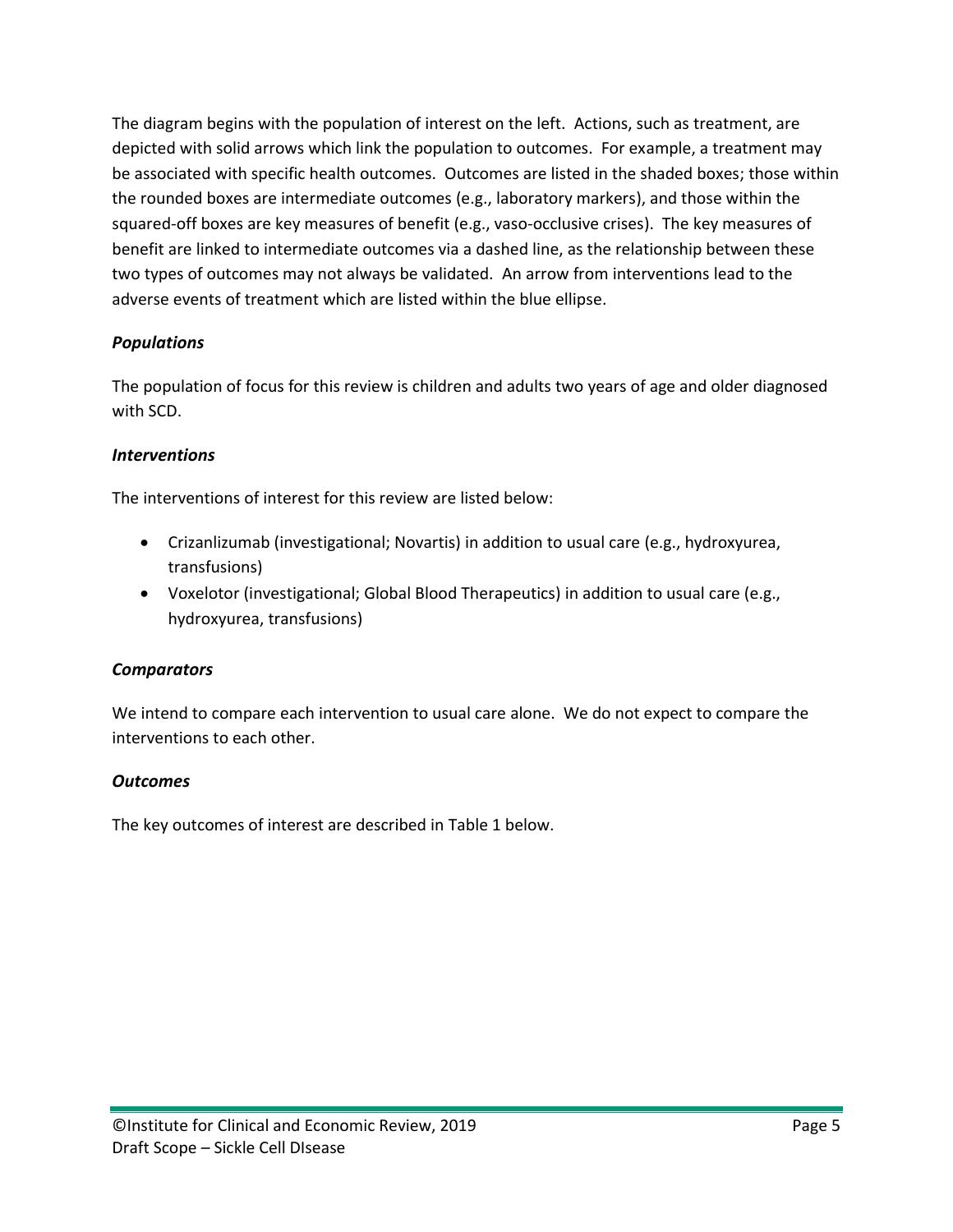#### **Table 1. Key Outcomes and Harms**

| <b>Outcomes</b>                                          | <b>Key Harms</b>                          |
|----------------------------------------------------------|-------------------------------------------|
| Mortality                                                | Serious adverse events                    |
| Acute pain crisis (i.e., vaso-occlusive crisis)          | Treatment-emergent adverse events         |
| Hospitalization                                          | Adverse events leading to discontinuation |
| Chronic pain                                             |                                           |
| Fatigue                                                  |                                           |
| Cognitive effects                                        |                                           |
| Acute chest syndrome                                     |                                           |
| Mental health effects (e.g., depression, anxiety)        |                                           |
| Splenic sequestration                                    |                                           |
| Cardiovascular events (e.g., stroke and silent infarcts, |                                           |
| pulmonary hypertension, heart failure)                   |                                           |
| <b>Hearing loss</b>                                      |                                           |
| Vision loss                                              |                                           |
| Organ damage                                             |                                           |
| Pregnancy complications                                  |                                           |
| Quality of life                                          |                                           |

Additional intermediate and surrogate outcomes of interest include:

- Hemoglobin levels
- Laboratory markers of hemolysis
- Need for blood transfusions

#### *Timing*

Evidence on intervention effectiveness and evidence on harms will be derived from studies of any duration.

#### *Settings*

All relevant settings will be considered, with a focus on outpatient settings in the US.

### **Potential Other Benefits and Contextual Considerations**

Our reviews seek to provide information on potential other benefits offered by the interventions to the individual patient, caregivers, the delivery system, other patients, or the public that would not have been considered as part of the evidence on comparative clinical effectiveness. These elements are listed in the table below.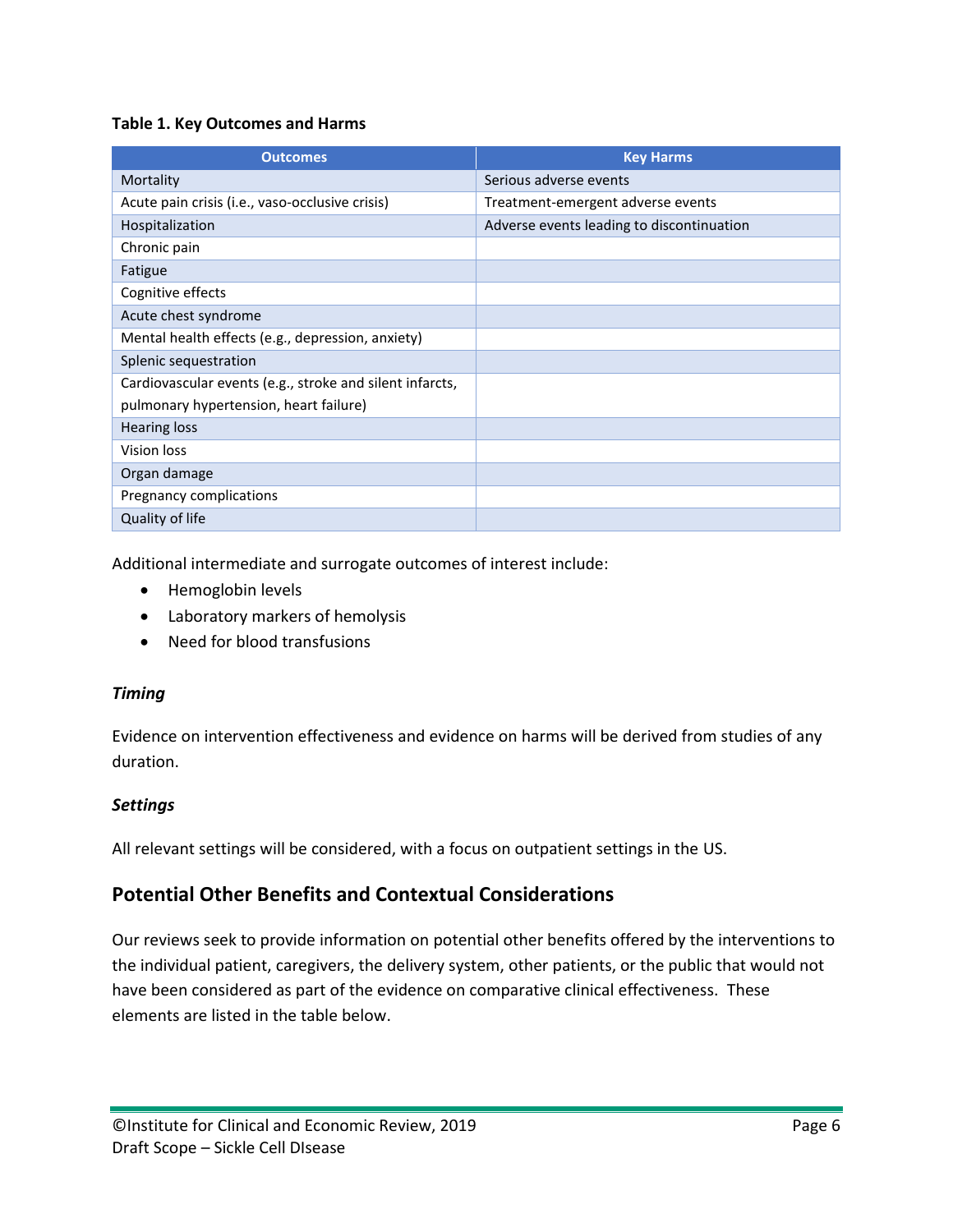#### **Table 2. Potential Other Benefits and Contextual Considerations**

| <b>Potential Other Benefits</b>                                                                                      |
|----------------------------------------------------------------------------------------------------------------------|
| This intervention offers reduced complexity that will significantly improve patient outcomes.                        |
| This intervention will reduce important health disparities across racial, ethnic, gender, socio-economic, or         |
| regional categories.                                                                                                 |
| This intervention will significantly reduce caregiver or broader family burden.                                      |
| This intervention offers a novel mechanism of action or approach that will allow successful treatment of many        |
| patients for whom other available treatments have failed.                                                            |
| This intervention will have a significant impact on improving return to work and/or overall productivity.            |
| Other important benefits or disadvantages that should have an important role in judgments of the value of this       |
| intervention.                                                                                                        |
| <b>Potential Other Contextual Considerations</b>                                                                     |
| This intervention is intended for the care of individuals with a condition of particularly high severity in terms of |
|                                                                                                                      |
| impact on length of life and/or quality of life.                                                                     |
| This intervention is intended for the care of individuals with a condition that represents a particularly high       |
| lifetime burden of illness.                                                                                          |
| This intervention is the first to offer any improvement for patients with this condition.                            |
| Compared to "the comparator," there is significant uncertainty about the long-term risk of serious side effects      |
| of this intervention.                                                                                                |
| Compared to "the comparator," there is significant uncertainty about the magnitude or durability of the long-        |
| term benefits of this intervention.                                                                                  |
| There are additional contextual considerations that should have an important role in judgments of the value of       |
| this intervention.                                                                                                   |

ICER encourages stakeholders to provide input on these elements in their public comment submissions.

# **Scope of Comparative Value Analyses**

As a complement to the evidence review, we will develop a Markov cohort model to assess the lifetime cost-effectiveness of the treatments of interest relative to relevant comparator treatments. The model structure will be based in part on a literature review of prior published models of sickle cell disease treatments and/or screening.<sup>[12-20](#page-8-11)</sup> The base case analysis will take a health-system perspective (i.e., focus on direct medical care costs only). Data permitting, indirect costs will be considered in a separate analysis using a societal perspective. The target population will consist of children and adults ages two and older with sickle cell disease. The model will consist of health states including SCD with and SCD without VOC. Data permitting, we will also model health states for the sequelae of major morbidities of SCD, including stroke, myocardial infarction, pulmonary disease, chronic infection, and chronic pain, and disutilities associated with these acute vascular and infection events, as well as other events such as hospitalizations and acute chest syndrome. A cohort of patients will transition between states during annual cycles over a lifetime time horizon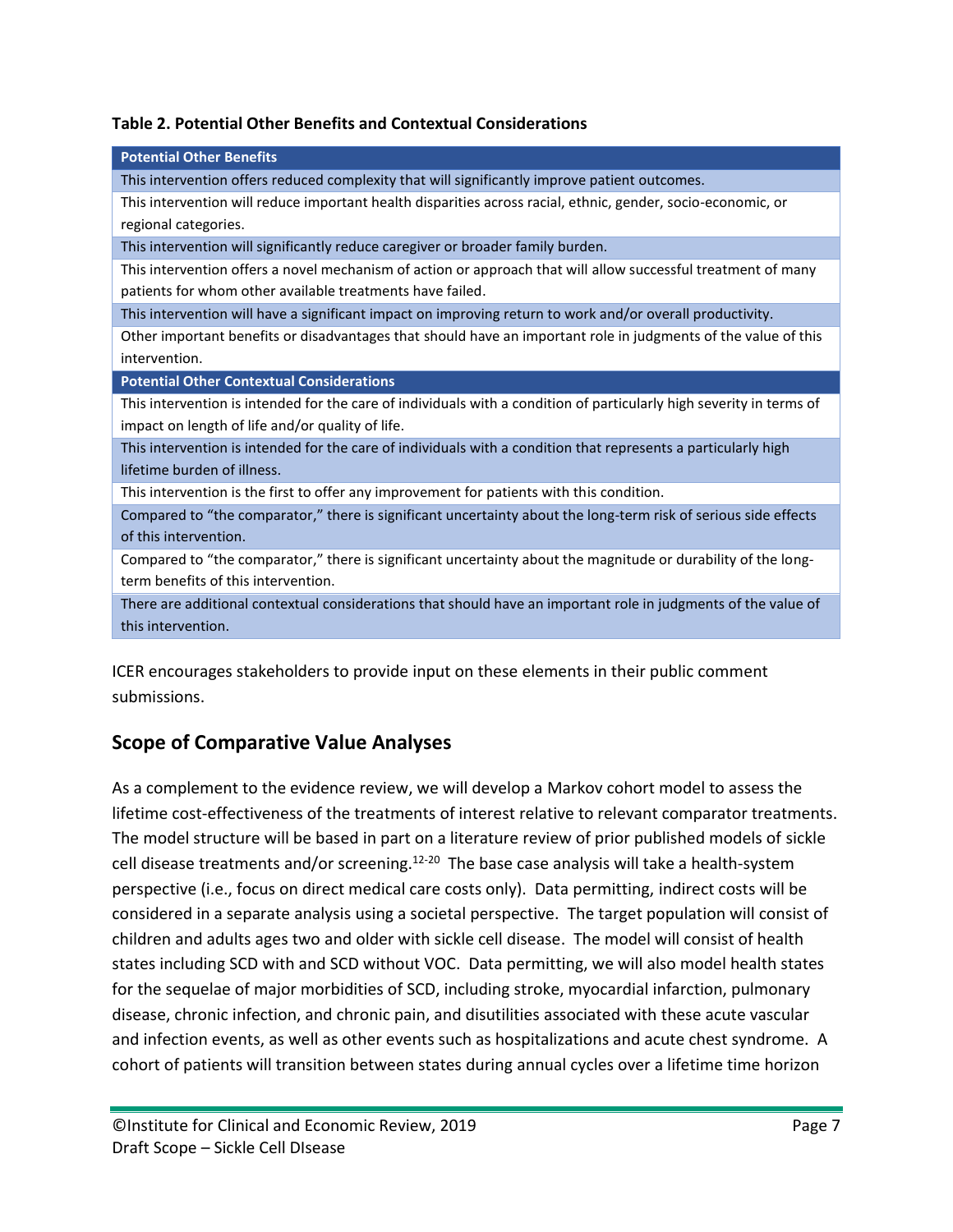(using a 3% discount rate for costs and outcomes), modeling patients from treatment initiation until death.

Key model inputs will include clinical probabilities, quality of life values, and health care costs. Probabilities, costs, and other inputs will differ to reflect varying effectiveness between interventions. Treatment effectiveness will be estimated using clinical trial results for each treatment.

Health outcomes and costs will be dependent on time spent in each health state, clinical events, AEs, and direct medical costs. The health outcome of each intervention will be evaluated in terms of VOCs avoided, life-years, equal value life years gained (evLYG), and quality-adjusted life years (QALYs) gained. Quality of life weights will be applied to each health state, including quality of life decrements for serious adverse events. The model will include direct medical costs, including but not limited to costs related to drug administration, drug monitoring, condition-related care, and serious adverse events. In addition, productivity losses and other indirect costs will be included in a separate analysis, as data allow. Expected costs and outcomes will be tabulated for each treatment and its comparator, and results will be expressed in terms of the marginal cost per QALY gained, cost per life-year gained, cost per evLYG, and cost per VOC avoided.

In separate analyses, we will explore the potential health system budgetary impact of treatment over a five-year time horizon, utilizing published or otherwise publicly available information on the potential population eligible for treatment and results from the simulation model for treatment costs and cost offsets. This budgetary impact analysis will indicate the relation between treatment prices and level of use for a given potential budget impact, and will allow assessment of any need for managing the cost of such interventions.

More information on ICER's methods for estimating potential budget impact can be found at: [http://icer-review.org/wp-content/uploads/2018/05/ICER-value-framework-v1-21-18.pdf.](http://icer-review.org/wp-content/uploads/2018/05/ICER-value-framework-v1-21-18.pdf)

### *Identification of Low-Value Services*

As described in its Final Value Assessment Framework for 2017-2019, ICER will now include in its reports information on wasteful or lower-value services in the same clinical area that could be reduced or eliminated to create additional resources in health care budgets for higher-value innovative services (for more information, see [https://icer-review.org/material/final-vaf-2017-](https://icer-review.org/material/final-vaf-2017-2019/) [2019/\)](https://icer-review.org/material/final-vaf-2017-2019/). These services are ones that would not be directly affected by crizanlizumab or voxelotor (e.g., reductions in VOCs), as these services will be captured in the economic model. Rather, we are seeking services used in the current management of sickle cell disease beyond the potential offsets that arise from a new intervention. ICER encourages all stakeholders to suggest services (including treatments and mechanisms of care) that could be reduced, eliminated, or made more efficient.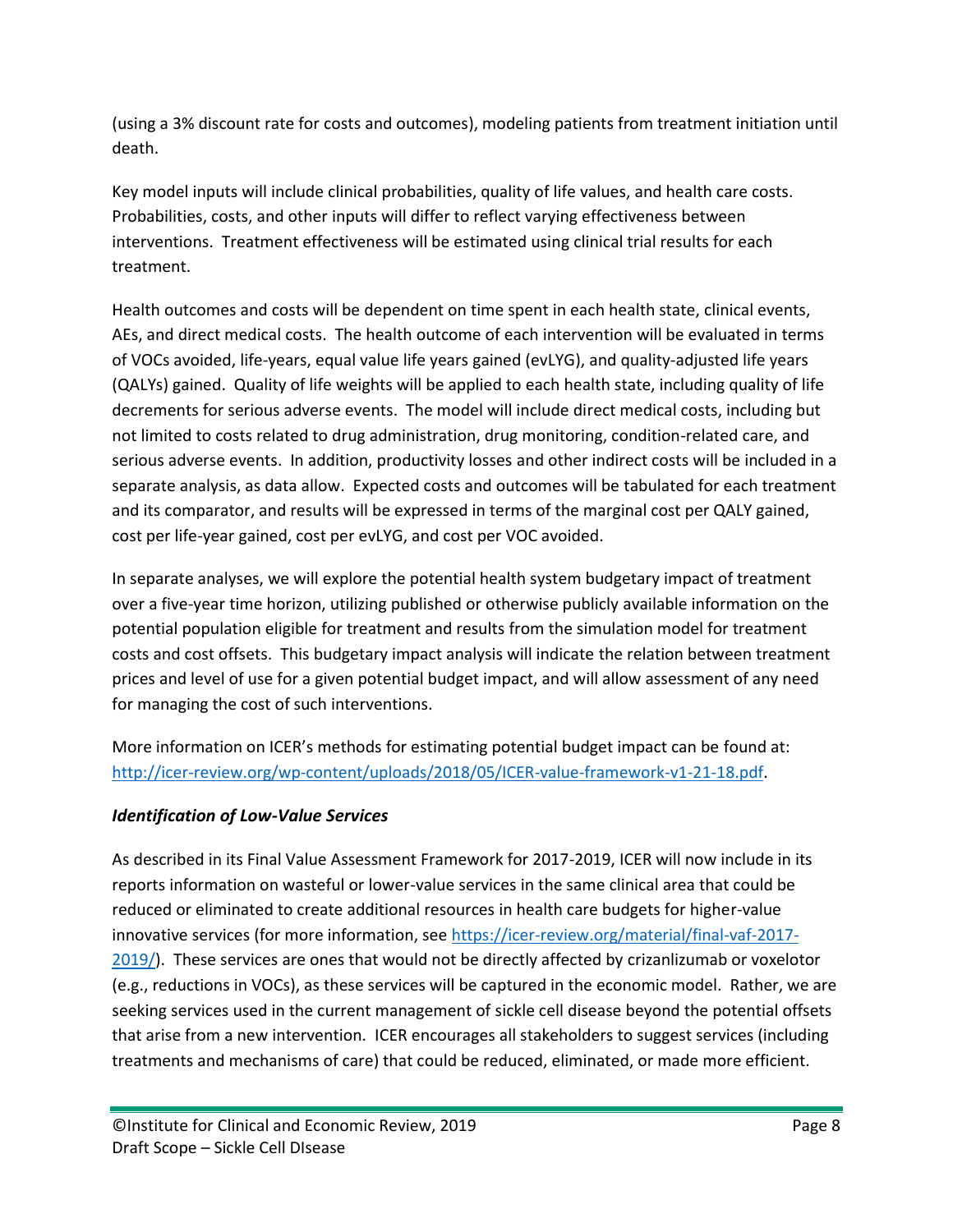# **References**

- <span id="page-8-0"></span>1. Yawn BP, Buchanan GR, Afenyi-Annan AN, et al. Management of Sickle Cell Disease: Summary of the 2014 Evidence-Based Report by Expert Panel MembersManagement of Sickle Cell DiseaseManagement of Sickle Cell Disease. *JAMA.* 2014;312(10):1033-1048.
- <span id="page-8-1"></span>2. Serjeant GR. The natural history of sickle cell disease. *Cold Spring Harb Perspect Med.*  2013;3(10):a011783-a011783.
- <span id="page-8-2"></span>3. Telen MJ. Beyond hydroxyurea: new and old drugs in the pipeline for sickle cell disease. *Blood.*  2016;127(7):810-819.
- <span id="page-8-3"></span>4. Hassell KL. Population Estimates of Sickle Cell Disease in the U.S. *American Journal of Preventive Medicine.* 2010;38(4, Supplement):S512-S521.
- <span id="page-8-4"></span>5. CDC NCfHS. Compressed mortality file 1999-2006. 2009; Wonder.cdc.gov/cmf-icd10html.
- <span id="page-8-5"></span>6. Kato GJ, Piel FB, Reid CD, et al. Sickle cell disease. *Nature Reviews Disease Primers.*  2018;4:18010.
- <span id="page-8-6"></span>7. Vichinsky EP, Neumayr LD, Earles AN, et al. Causes and outcomes of the acute chest syndrome in sickle cell disease. National Acute Chest Syndrome Study Group. *The New England journal of medicine.* 2000;342(25):1855-1865.
- <span id="page-8-7"></span>8. Huo J, Xiao H, Garg M, Shah C, Wilkie DJ, Mainous Iii A. The Economic Burden of Sickle Cell Disease in the United States. *Value in Health.* 2018;21:S108.
- <span id="page-8-8"></span>9. Niihara Y, Miller ST, Kanter J, et al. A Phase 3 Trial of l-Glutamine in Sickle Cell Disease. *New England Journal of Medicine.* 2018;379(3):226-235.
- <span id="page-8-9"></span>10. Ataga KI, Kutlar A, Kanter J, et al. Crizanlizumab for the Prevention of Pain Crises in Sickle Cell Disease. *The New England journal of medicine.* 2017;376(5):429-439.
- <span id="page-8-10"></span>11. Vichinsky E, Hoppe CC, Ataga KI, et al. A Phase 3 Randomized Trial of Voxelotor in Sickle Cell Disease. *The New England journal of medicine.* 2019;381(6):509-519.
- <span id="page-8-11"></span>12. Bryan S, Dormandy E, Roberts T, et al. Screening for sickle cell and thalassaemia in primary care: a cost-effectiveness study. *Br J Gen Pract.* 2011;61(591):e620-627.
- 13. Cherry MG GJ, Osipenko L, Vankatachalam M, Boalnd A, Dundar Y, Marsh K, Dickson R, Rees DC. The clinical effectiveness and cost-effectiveness of primary stroke prevention in children with sickle cell disease: a systematic review and economic evaluation. *Health Technology Assessment.*  2012;16(43).
- 14. Kacker S, Ness PM, Savage WJ, et al. Cost-effectiveness of prospective red blood cell antigen matching to prevent alloimmunization among sickle cell patients. *Transfusion.* 2014;54(1):86-97.
- 15. Kacker S, Ness PM, Savage WJ, et al. Economic evaluation of a hypothetical screening assay for alloimmunization risk among transfused patients with sickle cell disease. *Transfusion.*  2014;54(8):2034-2044.
- 16. Kuznik A, Habib AG, Munube D, Lamorde M. Newborn screening and prophylactic interventions for sickle cell disease in 47 countries in sub-Saharan Africa: a cost-effectiveness analysis. *BMC Health Serv Res.* 2016;16:304.
- 17. McGann PT, Grosse SD, Santos B, et al. A Cost-Effectiveness Analysis of a Pilot Neonatal Screening Program for Sickle Cell Anemia in the Republic of Angola. *J Pediatr.* 2015;167(6):1314- 1319.
- 18. Moore RD CS, Terrin ML, Barton FB, Ballas SK, Investigators fo the Multicenter Study of Hydroxyurea in Sickle Cell Anemia. . Cost-effectiveness of hydroxyurea in sickle cell anemia. *American Journal of Hematol;ogy.* 2000;64:26-31.